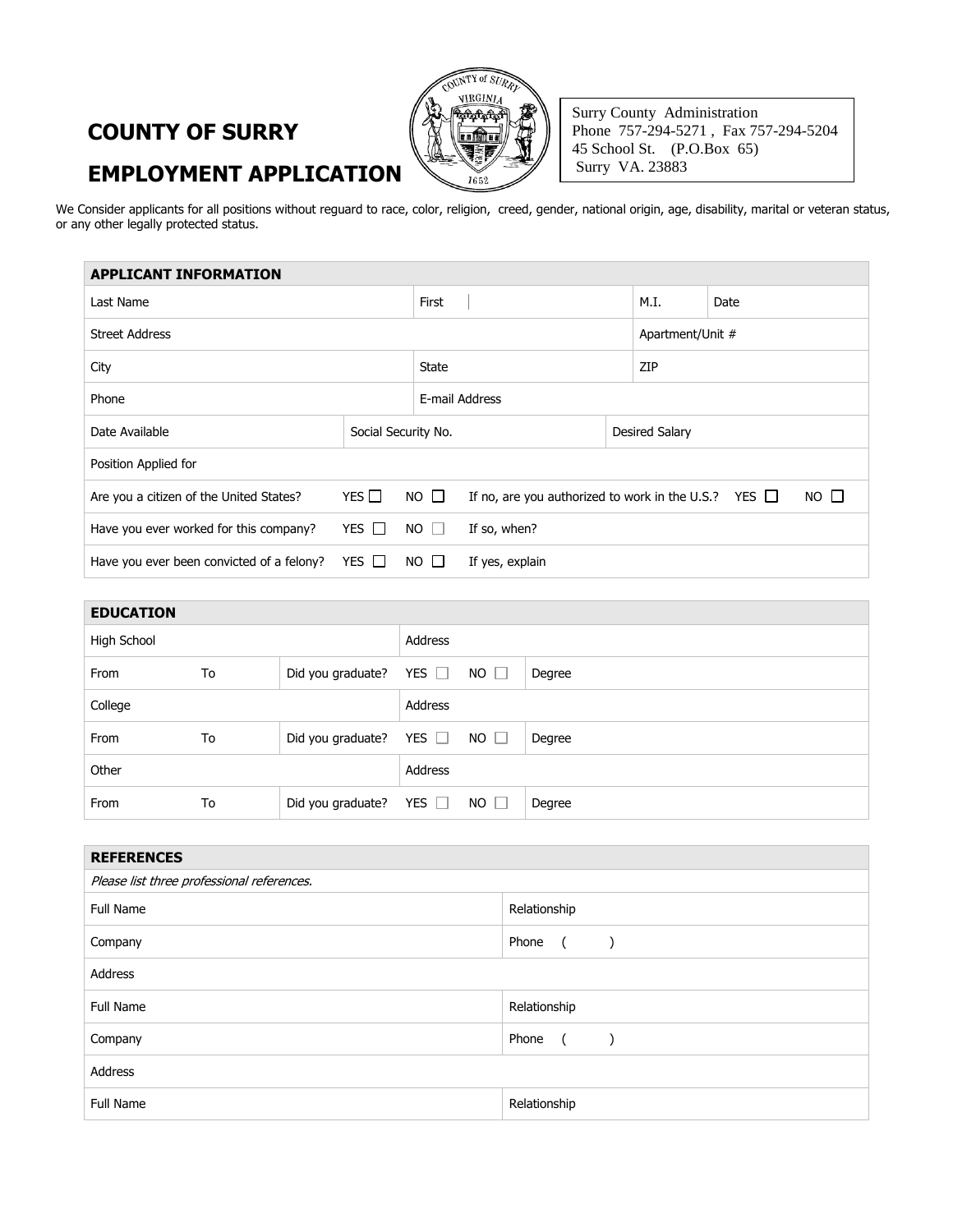| $\overline{\phantom{0}}$ |       |
|--------------------------|-------|
| Company                  | Phone |
| Address                  |       |

| <b>PREVIOUS EMPLOYMENT</b>                                                            |                          |                    |                                                     |                            |  |
|---------------------------------------------------------------------------------------|--------------------------|--------------------|-----------------------------------------------------|----------------------------|--|
| Company                                                                               |                          |                    | Phone<br>$\overline{(\ }$<br>$\mathcal{C}^{\prime}$ |                            |  |
| <b>Address</b>                                                                        |                          |                    | Supervisor                                          |                            |  |
| Job Title<br><b>Starting Salary</b>                                                   |                          |                    | \$                                                  | <b>Ending Salary</b><br>\$ |  |
| Responsibilities                                                                      |                          |                    |                                                     |                            |  |
| From                                                                                  | To<br>Reason for Leaving |                    |                                                     |                            |  |
| YES $\Box$<br>May we contact your previous supervisor for a reference?                |                          |                    | $NO$ $\Box$                                         |                            |  |
| Company                                                                               |                          |                    | Phone<br>$\left($<br>$\lambda$                      |                            |  |
| <b>Address</b>                                                                        |                          |                    | Supervisor                                          |                            |  |
| Job Title<br><b>Starting Salary</b>                                                   |                          |                    | \$                                                  | Ending Salary \$           |  |
| Responsibilities                                                                      |                          |                    |                                                     |                            |  |
| From                                                                                  | To                       | Reason for Leaving |                                                     |                            |  |
| YES O<br>$NO$ $\Box$<br>May we contact your previous supervisor for a reference?      |                          |                    |                                                     |                            |  |
| Company                                                                               |                          |                    | Phone<br>$\overline{(\ }$<br>$\mathcal{E}$          |                            |  |
| Address                                                                               |                          |                    | Supervisor                                          |                            |  |
| Job Title<br><b>Starting Salary</b>                                                   |                          | \$                 | <b>Ending Salary</b><br>\$                          |                            |  |
| Responsibilities                                                                      |                          |                    |                                                     |                            |  |
| From                                                                                  | To                       | Reason for Leaving |                                                     |                            |  |
| $NO$ $\Box$<br>YES $\Box$<br>May we contact your previous supervisor for a reference? |                          |                    |                                                     |                            |  |

| <b>MILITARY SERVICE</b>          |                   |  |  |  |
|----------------------------------|-------------------|--|--|--|
| <b>Branch</b>                    | From<br>To        |  |  |  |
| Rank at Discharge                | Type of Discharge |  |  |  |
| If other than honorable, explain |                   |  |  |  |